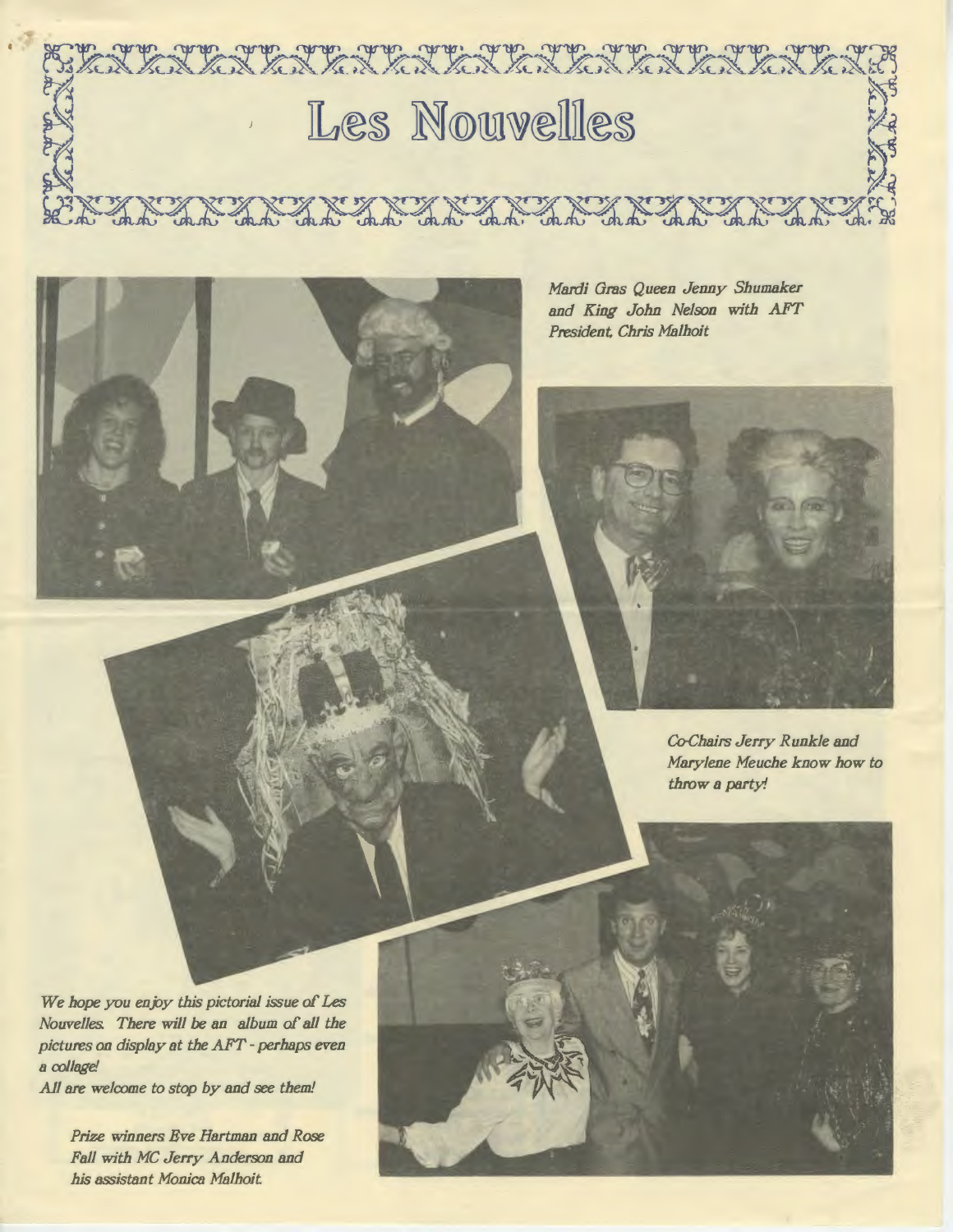

Dorian performs his magic as Mireille McNamara looks on.



**Best Costume awarded to** Kenwyn Olin and Darrah Nowak





Ray and Joy Navarre with huckster Pierre Cervetto

**MALHOIT STATIONERS** 

3432 Sylvania Avenue Toledo Ohio 43623 419-473-0500

**Wedding Invitations Custom Printing** Children's Stationery **Creative French Cards** 

Printers of Les Nouvelles

## Visit the newly expanded **THACKERAY'S BOOKS** Toledo's largest bookstore *& foreign language books* and cassettes ď travel guides and journals popular titles in foreign  $\mathbf{a}$ languages a photography and art books S. maps special orders  $\bullet$